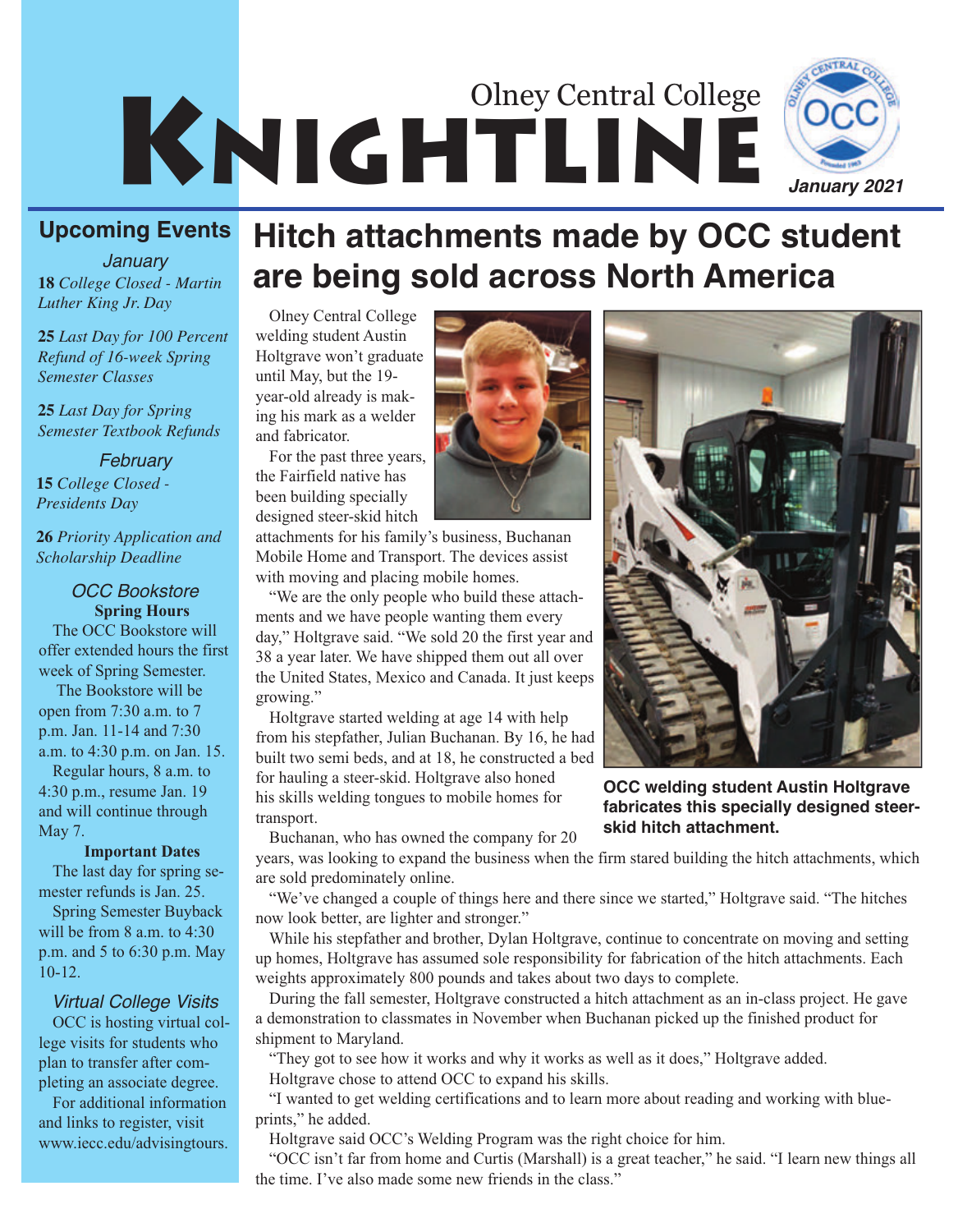# **Nursing application deadline February 16**

OCC is currently accepting applications for Fall 2021 entry into the Illinois Eastern Community Colleges/OCC Nursing Program.

Applicants must attend one of four informational meetings scheduled for 2 p.m. on Wednesday, Jan. 20, Wednesday, Jan. 27, Thursday, Feb. 4 and Tuesday, Feb. 9. The meetings will be held in Wattleworth Hall Room 217.

Individuals wishing to apply should contact Nursing Advisor Linda Horn at 395-7777, ext. 2246, as soon as possible. The deadline to apply is Feb. 16. For additional information, visit www.iecc.edu/nursing.

# Apply now for Spring 2021 scholarships

Spring 2021 scholarship applications are now available online at www.iecc.edu/occ/scholarships.

A variety of scholarships are offered for current students.

Deadlines vary with the first applications due by Feb. 5.

For more information, contact Financial Aid.

### **Lock Vehicles**

Students utilizing the OCC parking lots are advised to keep their vehicles locked when unattended.

### **Lost and Found**

If you have lost an item, please check with Student Services.

### **Mason working toward doctorate degree**

OCC Physics Professor Rob Mason is working toward a Ph.D. in Applied Physics, Computational Materials Science at Southern Illinois University in Carbondale.

Mason took a course during the summer and completed a full semester in Fall 2020.

"I've always planned to pursue my Ph.D., but due to geography I was afraid that it would have to wait until I retired. When I started getting involved with the PICUP program, Partnership for Integration of Computation into Undergraduate Physics, I made connections with colleagues in physics all over the U.S. and some from other countries. They were very encouraging about going back now, versus later. After looking at several programs, I chose SIUC due to the fact that they had computational physics and their willingness to work around my schedule."



**Professor Rob Mason, right, works with a student during the Physics I Lab.**

In addition to his coursework, Mason serves as a graduate assistant to offset the cost of attendance.

"Aside from the Ph.D., there are other things that I hope to take away from my experience at SIUC," he added.

This includes developing an even deeper understanding of physics to enhance instruction for his students at OCC.

Mason plans to introduce students to computation at an earlier point in their academic career, provide them with low-cost, often free, resources related to computation and use computation as an instructional tool in physics, engineering and beyond.

The use of computational tools allows students to analyze and solve a wide range of problems that are more challenging than those normally faced at this level and which represent more realistic situations. Students also will learn useful skills, programming languages or specialized software, that will benefit them in nearly all STEM areas.



### **Scholarship opportunities available for new students**

New students are encouraged to apply to OCC by Feb. 26 to qualify for scholarship opportunities.

It's easy and free to apply online at www.iecc.edu/priority. Also, be sure to complete your FAFSA using the code 001742.

For questions regarding the FAFSA, contact OCC Financial Aid at 395-7777, 2017, or email OCCFA@iecc.edu.